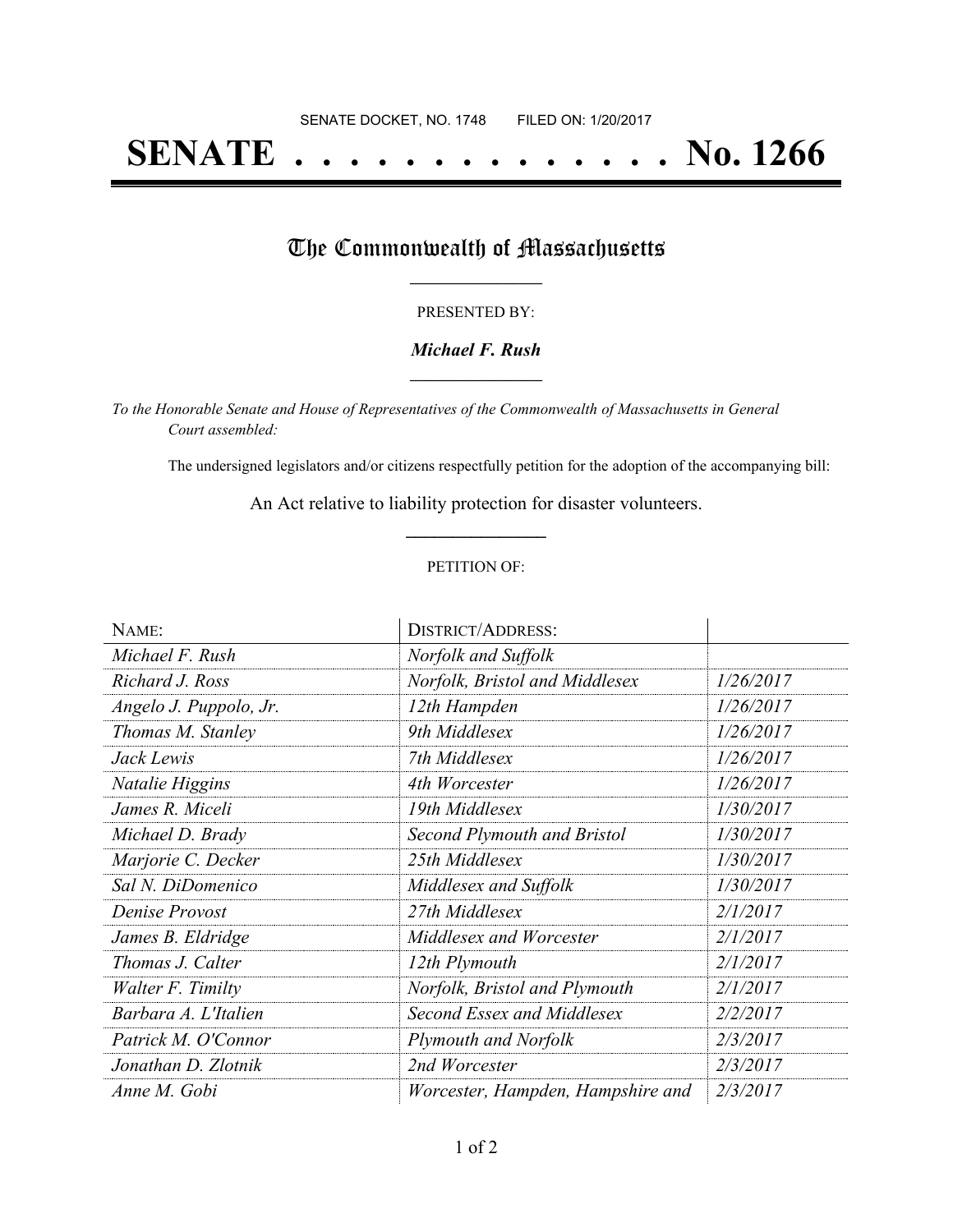|                      | Middlesex                      |          |
|----------------------|--------------------------------|----------|
| Paul McMurtry        | l 1th Norfolk                  | 2/7/2017 |
| Jennifer L. Flanagan | <i>Worcester and Middlesex</i> | 2/8/2017 |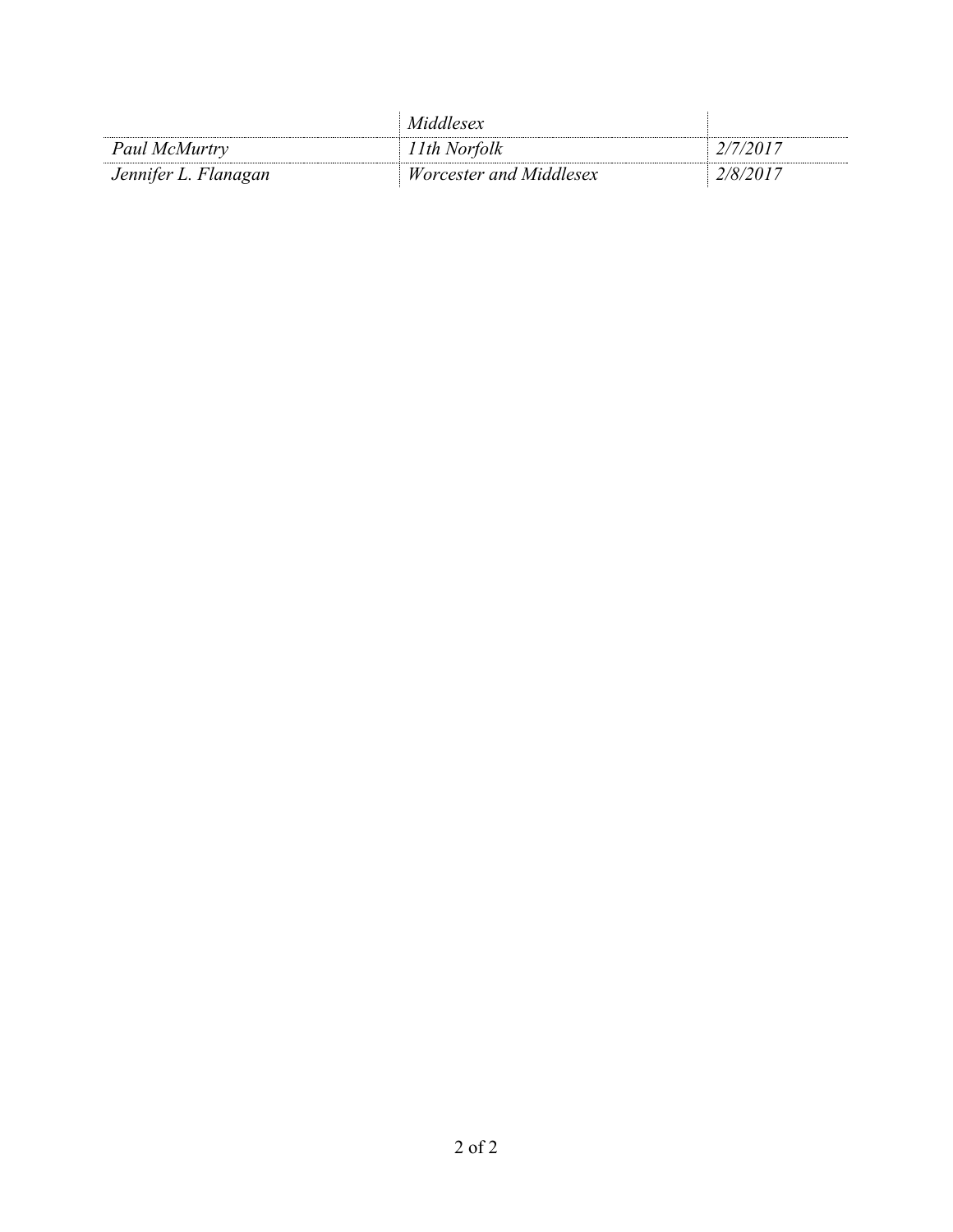#### SENATE DOCKET, NO. 1748 FILED ON: 1/20/2017

# **SENATE . . . . . . . . . . . . . . No. 1266**

By Mr. Rush, a petition (accompanied by bill, Senate, No. 1266) of Michael F. Rush, Richard J. Ross, Angelo J. Puppolo, Jr., Thomas M. Stanley and other members of the General Court for legislation relative to liability protection for disaster volunteers. Public Health.

### [SIMILAR MATTER FILED IN PREVIOUS SESSION SEE SENATE, NO. *1218* OF 2015-2016.]

### The Commonwealth of Massachusetts

**In the One Hundred and Ninetieth General Court (2017-2018) \_\_\_\_\_\_\_\_\_\_\_\_\_\_\_**

**\_\_\_\_\_\_\_\_\_\_\_\_\_\_\_**

An Act relative to liability protection for disaster volunteers.

Be it enacted by the Senate and House of Representatives in General Court assembled, and by the authority *of the same, as follows:*

1 SECTION 1. Chapter 112 of the General Laws, as appearing in the 2014 Official Edition,

2 is hereby amended by adding the following sections:-

| 3 | Section 12C 1/2. Whereas licensed registered nurses are critical, necessary volunteers in         |
|---|---------------------------------------------------------------------------------------------------|
| 4 | disasters and emergencies occurring in the commonwealth, in order to provide for community        |
| 5 | need, as volunteers they require protection from the commonwealth for licensure board             |
| 6 | discipline; for civil and/or criminal liability and/or prosecution for injury or harm caused to a |
| 7 | patient cared for while serving as a volunteer; and for protection from injury or harm he/she     |
| 8 | personally suffers during the course or as a result of his/her volunteer service.;                |